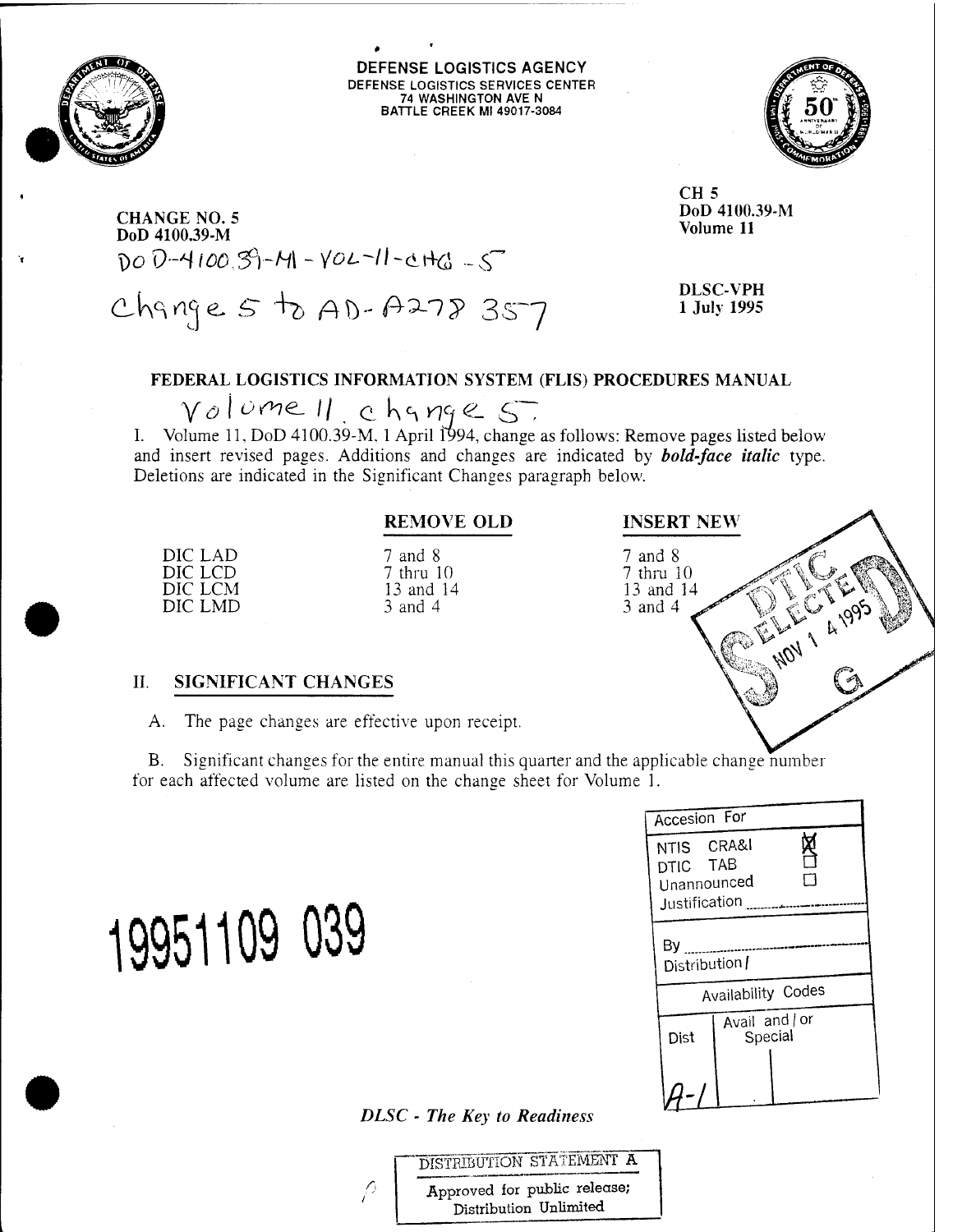III. This change sheet will be filed in front of Volume 11 for reference purposes after changes have been made.

BY ORDER OF THE DIRECTOR:

RANDALL B. HAGLUND

Colonel, USMC Commander

DISTRIBUTION: Defense Logistics Agency: 41, 42

**Army:** To be distributed in accordance with Special Distribution List.

**Navy:** To be distributed in accordance with Special Distribution List maintained at NPFC.

> Stocked: Commanding Officer Naval Publications and Forms Center 5801 Tabor Avenue Philadelphia, PA 19120

**Air Force:** Distribution "X"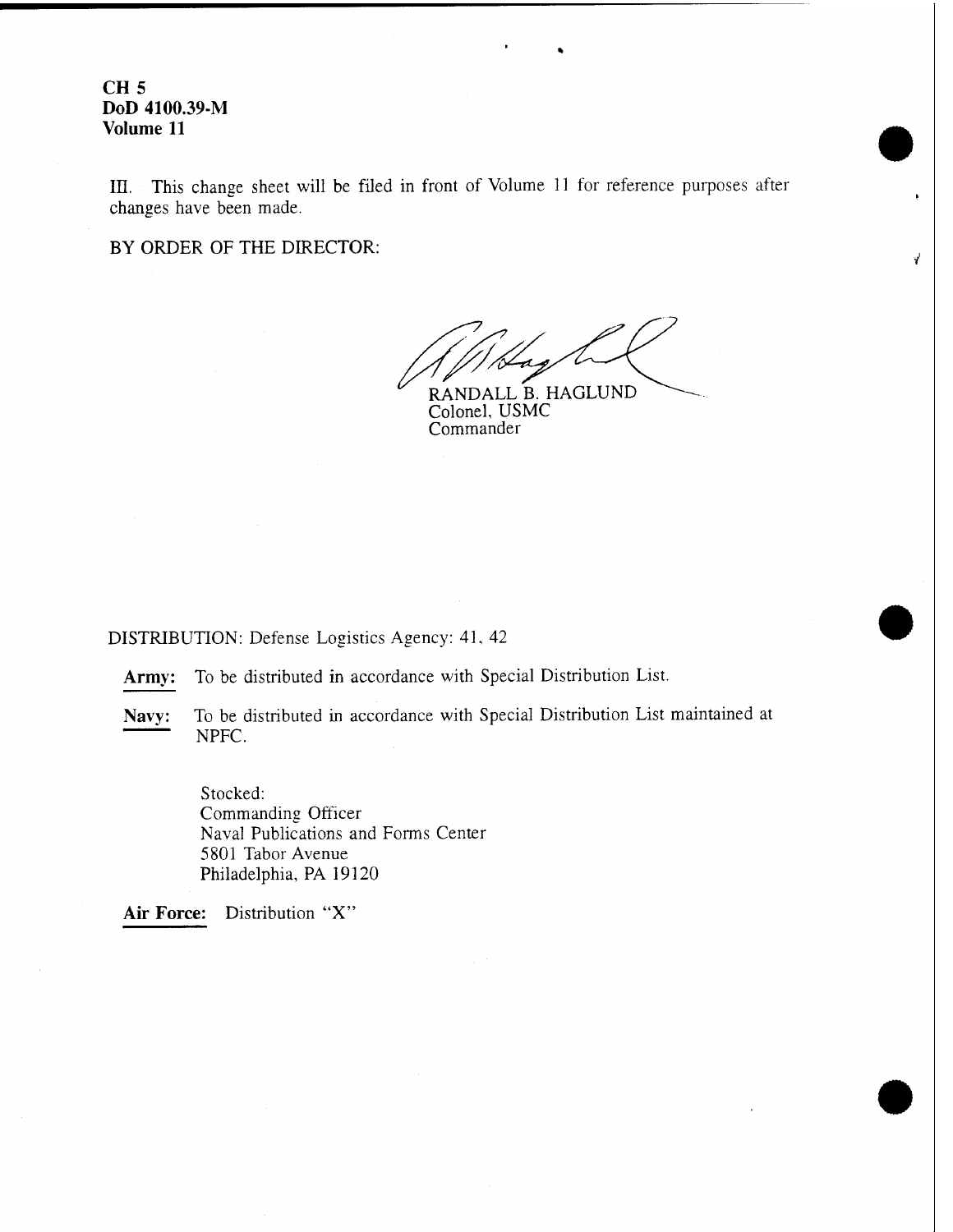#### **CHAPTER 3 EDIT/VALIDATION CRITERIA**

 $\ddot{\phantom{a}}$ 

¥

| <b>RETURN</b><br><b>CODE</b> | <b>DRN</b>   | DATA ELEMENT NAME                                                                |        | FORMAT EDIT/VALIDATION CRITERIA                                                                                                                                                                                                                                                                                                                                                                                                                                                                                         |
|------------------------------|--------------|----------------------------------------------------------------------------------|--------|-------------------------------------------------------------------------------------------------------------------------------------------------------------------------------------------------------------------------------------------------------------------------------------------------------------------------------------------------------------------------------------------------------------------------------------------------------------------------------------------------------------------------|
| IE                           | 0167<br>2863 | DEMILITARIZATION (DEMIL) CODE 0001 A<br>CONTROLLED INVENTORY ITEM<br>CODE (CIIC) |        | (1) DEMIL CODE P MUST BE USED IF<br>CONTROLLED INVENTORY ITEM<br>CODES ARE A, B, C, D, E, F, G, H, K, L,<br>S, T, 5, 6, OR 8, UNLESS THE ITEM IS<br>ALREADY ASSIGNED DEMIL G.<br>(2) DEMIL CODES A, B, AND Q MUST<br>HAVE THE CIIC 1, 2, 3, 4, 9, J, I, M, N,<br>O, P, Q, R, U, V, W, X, Y, OR Z.<br>(3) DEMIL CODES C, D, E, F, H, J, K, L,<br>M, N, AND X ARE COMPATIBLE WITH<br>CIIC CODES 1, 2, 3, 4, 7, 9, J, I, M, N, O,<br>P, Q, R, V, W, X, Y, OR Z.<br>(4) DEMIL CODE G MAY BE USED WITH<br>ANY CIIC EXCEPT U. |
| HQ                           | 0802         | PRECIOUS METALS INDICATOR<br>CODE (PMIC)                                         | 0001 X | SUBMITTED/RECORDED PMIC NOT<br><b>COMPATIBLE WITH MRC REPLIES</b><br>SUBMITTED/RECORDED IN CURRENT<br>OR FUTURE SEGMENT V.                                                                                                                                                                                                                                                                                                                                                                                              |
| $\mathsf{IV}$                | 0865         | <b>HAZARDOUS MATERIAL</b><br>INDICATOR CODE (HMIC)                               | 0001 A | SUBMIT IN ACCORDANCE WITH<br>VOL 10, TABLE 179. INPUT<br>RESTRICTED TO DLSC AND DGSC<br>(ACTIVITY HM).                                                                                                                                                                                                                                                                                                                                                                                                                  |
|                              | 2043         | ELECTROSTATIC DISCHARGE<br>CODE (ESDC)                                           | 0001 A | SUBMIT IN ACCORDANCE WITH<br>VOLUME 10, TABLES 189 AND 193.                                                                                                                                                                                                                                                                                                                                                                                                                                                             |
|                              | 0802         | PRECIOUS METALS INDICATOR<br>CODE (PMIC)                                         | 0001 X | SUBMIT IN ACCORDANCE WITH<br>VOLUME 10, TABLE 160.                                                                                                                                                                                                                                                                                                                                                                                                                                                                      |
|                              | 0801         | AUTOMATIC DATA PROCESSING<br>EQUIPMENT IDENTIFICATION<br>CODE (ADPEC)            | 0001 N | SUBMIT IN ACCORDANCE WITH<br>VOLUME 10, TABLES 159 AND 161.                                                                                                                                                                                                                                                                                                                                                                                                                                                             |
| OD                           | 3990         | ASSIGNED FEDERAL SUPPLY<br>CLASS (FSC)                                           | 0004 N | IF FSC OF 11-- AND/OR INC OF 97991,<br>HMIC NOT REQUIRED.                                                                                                                                                                                                                                                                                                                                                                                                                                                               |
|                              | 4080         | <b>ITEM NAME CODE (INC)</b>                                                      | 0005 N |                                                                                                                                                                                                                                                                                                                                                                                                                                                                                                                         |
| <b>RS</b>                    | 3720         | SUBMITTING ACTIVITY CODE                                                         | 0002 X | HMIC INPUT RESTRICTED TO DLSC<br>(96) AND DGSC (HM)                                                                                                                                                                                                                                                                                                                                                                                                                                                                     |
|                              | 0865         | <b>HMIC</b>                                                                      | 0001 A |                                                                                                                                                                                                                                                                                                                                                                                                                                                                                                                         |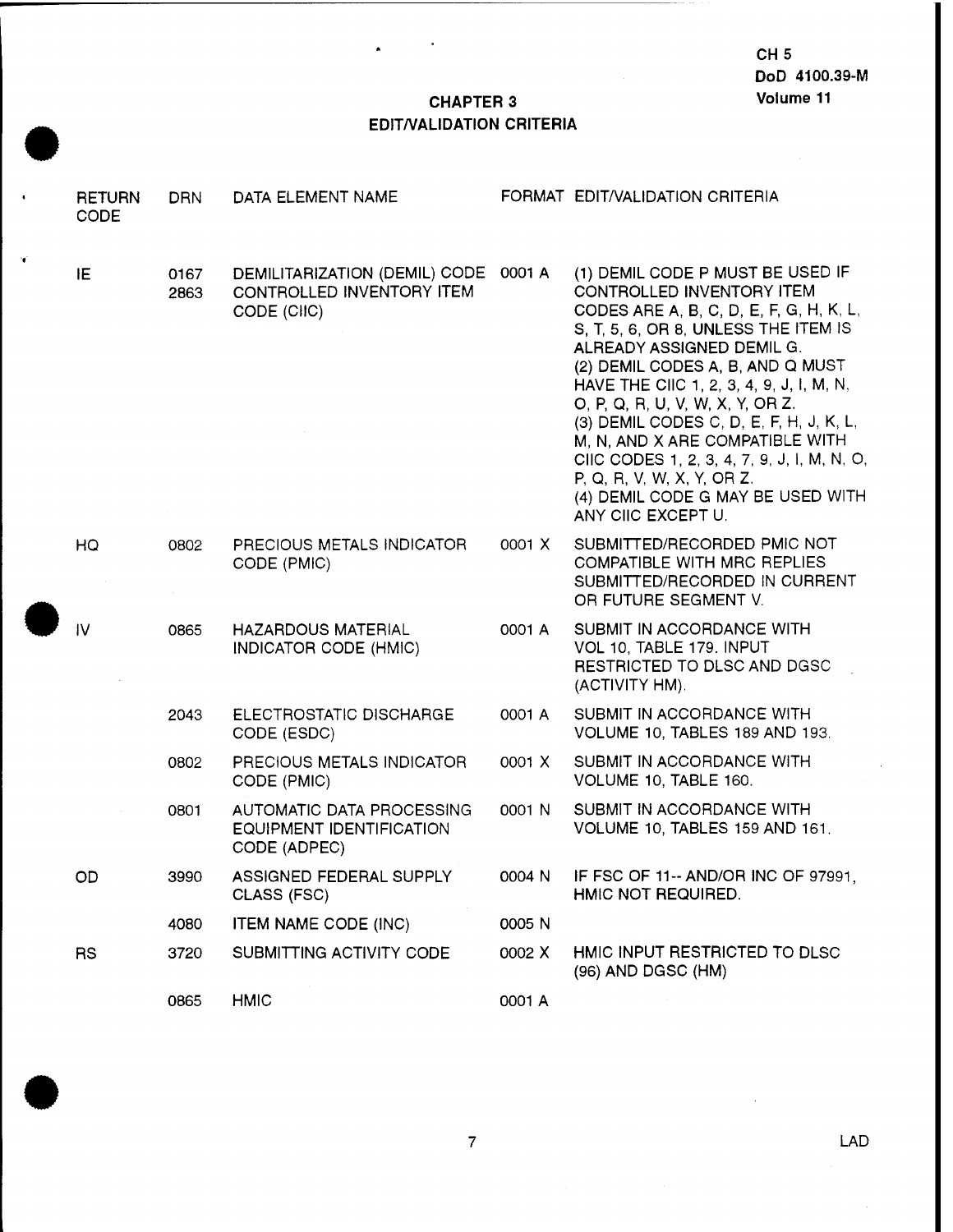**CH5 DoD 4100.39-M**

#### **Volume <sup>11</sup> CHAPTER 3 EDIT/VALIDATION CRITERIA**

 $\overline{a}$ 

| <b>RETURN</b><br><b>CODE</b>                                                                       | <b>DRN</b> | DATA ELEMENT NAME                           |        | FORMAT EDIT/VALIDATION CRITERIA                                                                                                                                                                                                               |  |
|----------------------------------------------------------------------------------------------------|------------|---------------------------------------------|--------|-----------------------------------------------------------------------------------------------------------------------------------------------------------------------------------------------------------------------------------------------|--|
| <b>MN</b>                                                                                          | 2128       | DATE, EFFECTIVE, LOGISTICS<br><b>ACTION</b> | 0005 N | ZERO EFFECTIVE DATE CANNOT BE<br>SUBMITTED BECAUSE THE ITEM HAS<br>MORE THAN ONE U.S. MOE RULE<br>RECORDED OR THE SICA FIELD OF<br>THE MOE RULE PROFILE IS NOT<br>BLANK.                                                                      |  |
| <b>ML</b>                                                                                          | 2128       | DATE, EFFECTIVE, LOGISTICS                  | 0005 N | ZERO EFFECTIVE DATE CANNOT BE<br>SUBMITTED BECAUSE THE PICA HAS A<br>CMD ACTION ON THE FLIS DATA BASE.                                                                                                                                        |  |
| THE FOLLOWING EDITS WILL APPLY ONLY WHEN DIC LAD IS SUBMITTED IN FIXED FORMAT.<br>(SEE CHAPTER 1.) |            |                                             |        |                                                                                                                                                                                                                                               |  |
| IV MI                                                                                              | 1070       | PACKAGE SEQUENCE NUMBER<br>(PSN)            | 0003 X | FIRST POSITION MUST BE ALPHA,<br>SECOND AND THIRD ARE NUMERIC.<br>LAST CARD IN A TRANSACTION<br>PACKAGE MUST BEGIN WITH Z.                                                                                                                    |  |
| IV MI                                                                                              | 8555       | CONTINUATION INDICATOR CODE 0001 X          |        | MUST BE IN ACCORDANCE WITH<br>VOLUME 10, SECTION 10.3.5.                                                                                                                                                                                      |  |
| IV.                                                                                                | 0903       | DEPOT SOURCE OF REPAIR<br>(DSOR) CODE       | 0002 X | ALL SUBMITTED DSOR CODES MUST<br>BE IN ACCORDANCE WITH VOLUME<br>10, TABLE 117.                                                                                                                                                               |  |
| MI                                                                                                 | 0903       | DEPOT SOURCE OF REPAIR<br>(DSOR) CODE       | 0002 X | WHEN THE LOA IS 22/8D AND THE<br>FIRST POSITION OF THE MOE RULE<br>EQUALS A, F, OR N, THE DSOR MUST<br>BE PRESENT. COAST GUARD, GSA<br>(ACTIVITY 73), FAA AND NWS WILL NOT<br>SUBMIT DSOR FOR THEIR PICA MOE<br>RULE ON LOA 22 ITEMS MANAGED. |  |
| <b>OA</b>                                                                                          | 0903       | DEPOT SOURCE OF REPAIR<br>(DSOR) CODE       | 0002 X | WHEN THE LOA IS OTHER THAN 22/8D<br>OR THE MOE RULE FIRST POSITION IS<br>OTHER THAN A, F, M OR N THE DSOR<br>MUST NOT BE PRESENT.                                                                                                             |  |
| <b>RS</b>                                                                                          | 0903       | DEPOT SOURCE OF REPAIR<br>(DSOR) CODE       | 0002 X | THE DSOR CODE MUST BE SUBMIT-<br>TED BY THE PICA ONLY.                                                                                                                                                                                        |  |

 $\bf 8$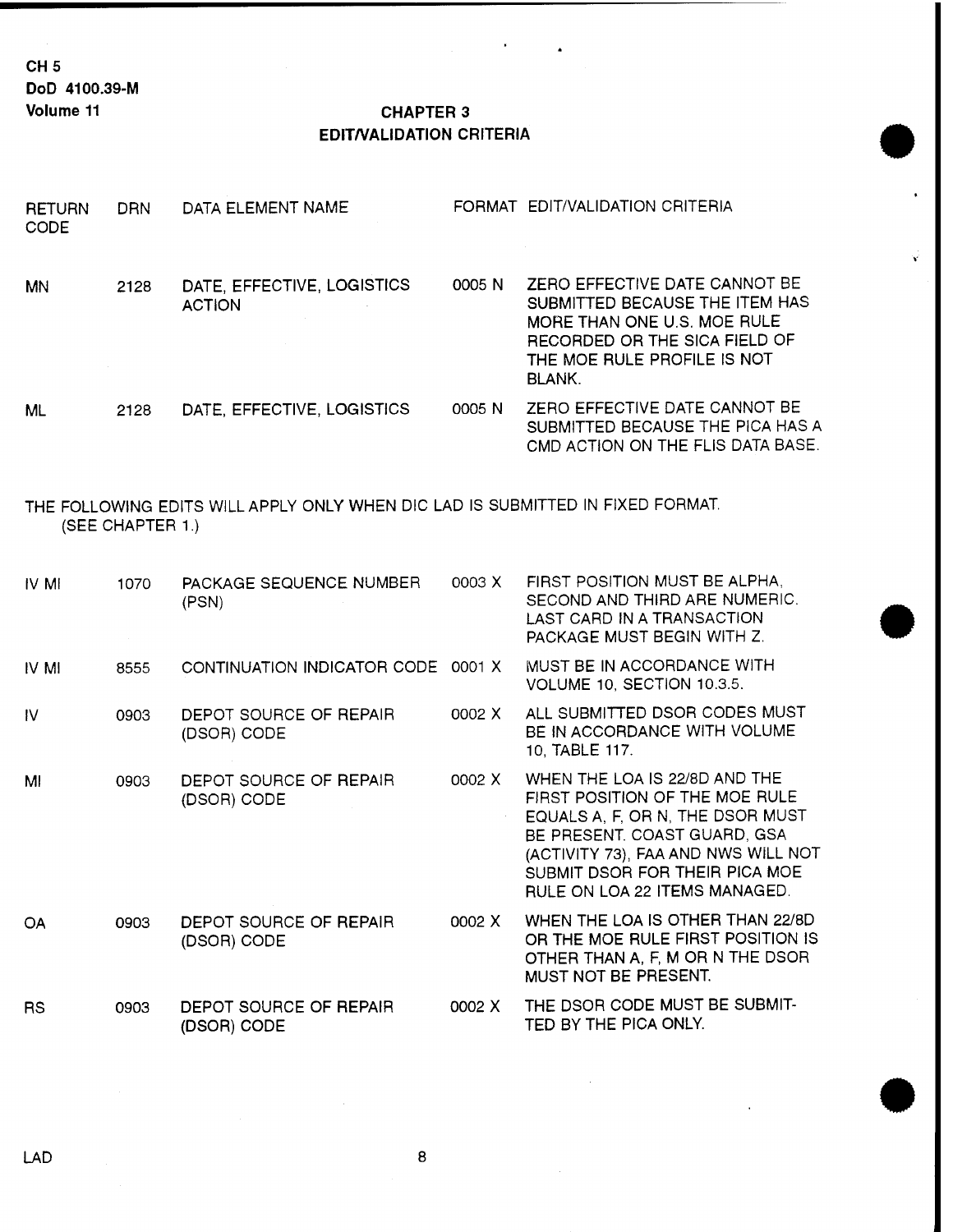#### **CHAPTER 3 EDIT/VALIDATION CRITERIA**

s.

| <b>RETURN</b><br><b>CODE</b> | <b>DRN</b>   | DATA ELEMENT NAME                                                     |                  | FORMAT EDIT/VALIDATION CRITERIA                                                                                                                                                                                                        |
|------------------------------|--------------|-----------------------------------------------------------------------|------------------|----------------------------------------------------------------------------------------------------------------------------------------------------------------------------------------------------------------------------------------|
| OP                           | 5020         | NON-APPROVED ITEM NAME<br>(NAIN)                                      | 0019 X           | THE FIRST POSITION FOLLOWING THE<br>E MODE CODE AFTER MASTER RE-<br>QUIREMENT CODE (MRC) NAME CAN-<br><b>NOT BE BLANK.</b>                                                                                                             |
| OP                           | 5020         | NON-APPROVED ITEM NAME<br>(NAIN)                                      | 0019 X           | DATA ELEMENT TERMINATOR (#) MUST<br>BE REFLECTED IMMEDIATELY AFTER                                                                                                                                                                     |
|                              | 8268         | DATA ELEMENT TERMINATOR<br><b>CODE</b>                                | 0001 X           | THE CLEAR TEXT ITEM NAME.                                                                                                                                                                                                              |
| OP                           | 5020         | NON-APPROVED ITEM NAME<br>(NAIN)                                      | 0019 X           | MORE THAN ONE SPACE BETWEEN<br>WORDS IN THE NON-APPROVED ITEM<br>NAME IS NOT PERMISSIBLE.                                                                                                                                              |
| OP                           | 5020         | NON-APPROVED ITEM NAME<br>(NAIN)                                      | 0019 X           | A SPACE IS NOT PERMITTED AFTER A<br>COMMA IN THE NON-APPROVED ITEM<br>NAME.                                                                                                                                                            |
| VG                           | 5020         | NON-APPROVED ITEM NAME<br>(NAIN)                                      | 0019 X           | SUBMITTED NON-APPROVED ITEM<br>NAME IN SEGMENT A MUST BE<br>COMPATIBLE WITH THE SAME<br>NUMBER OF POSITIONS IN SEGMENT<br>V AFTER THE E MODE CODE.                                                                                     |
| <b>UY</b>                    | 5020         | NON-APPROVED ITEM NAME<br>(NAIN)                                      | 0019 X           | SUBMITTED NON-APPROVED ITEM<br>NAME MUST NOT MATCH AN                                                                                                                                                                                  |
|                              | 4080         | ITEM NAME CODE (INC)                                                  | 0005 N           | APPROVED ITEM NAME IN DEFENSE<br>LOGISTICS SERVICES CENTER<br>SYSTEM SUPPORT RECORD OR YOUR<br>SUBMITTAL OF A NON-APPROVED<br>ITEM NAME IS A DUPLICATE OF A<br>COLLOQUIAL NAME WHICH CROSS-<br>REFERENCES TO AN APPROVED ITEM<br>NAME. |
| IF                           | 4080<br>3990 | <b>ITEM NAME CODE (INC)</b><br>ASSIGNED FEDERAL SUPPLY<br>CLASS (FSC) | 0005 N<br>0004 N | IF A NON-APPROVED ITEM NAME<br>DOES MATCH AN APPROVED ITEM<br>NAME, IT MUST MATCH THE<br>PERMISSIBLE FSC FOR THAT ITEM<br><b>NAME CODE.</b>                                                                                            |

 $\overline{7}$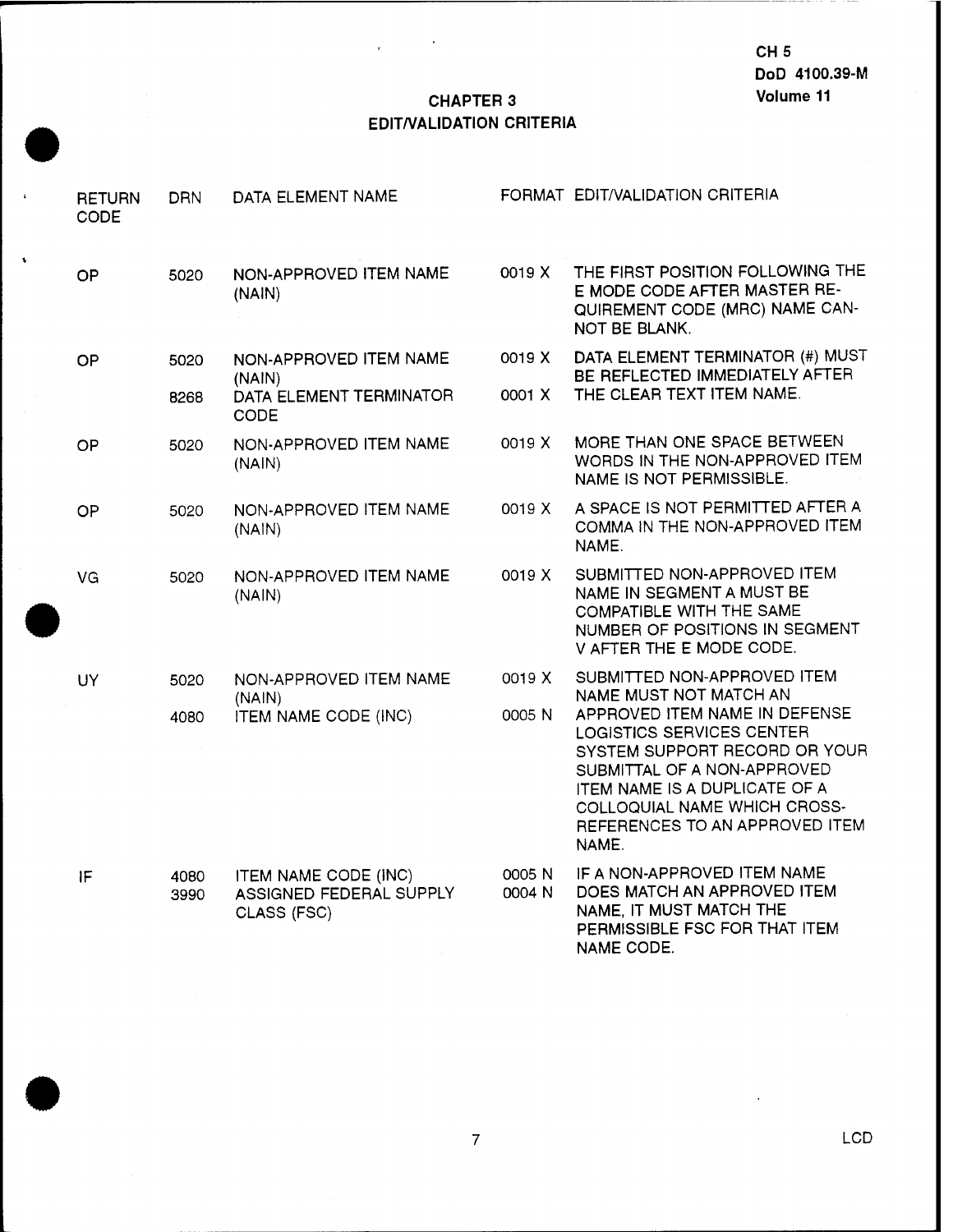**CH5 DoD 4100.39-M**

#### **Volume <sup>11</sup> CHAPTER 3 EDIT/VALIDATION CRITERIA**

.

,

 $\mathbf{r}$ 

| <b>RETURN</b><br><b>CODE</b> | <b>DRN</b>   | DATA ELEMENT NAME                                                                   |                  | FORMAT EDIT/VALIDATION CRITERIA                                                                                                                                                                                                                                                                                                                                                                                                                                                                                                                        |
|------------------------------|--------------|-------------------------------------------------------------------------------------|------------------|--------------------------------------------------------------------------------------------------------------------------------------------------------------------------------------------------------------------------------------------------------------------------------------------------------------------------------------------------------------------------------------------------------------------------------------------------------------------------------------------------------------------------------------------------------|
| IE.                          | 0167<br>2863 | DEMILTARIZATION (DEMIL) CODE<br>CONTROLLED INVENTORY ITEM<br>CODE (CIIC)            | 0001 A<br>0001 A | (1) DEMIL CODE P MUST BE USED IF<br>CONTROLLED INVENTORY ITEM<br>CODES ARE A, B, C, D, E, F, G, H, K, L,<br>S, T, 5, 6, OR 8 UNLESS THE ITEM IS<br>ALREADY ASSIGNED DEMIL G.<br>(2) DEMIL CODES A, B AND Q MUST<br>HAVE THE THE CIIC 1, 2, 3, 4, 9, J, L, M,<br>N, O, P, Q, R, U, V, W, X, Y, OR Z.<br>(3) DEMIL CODES C, D, E, F, H, J, K, L,<br>M, N, AND X ARE COMPATIBLE WITH<br>CIIC CODES 1, 2, 3, 4, 7, 9, J, L, M, N,<br>O, P, Q, R, V, W, X, Y, OR Z.<br>(4) DEMIL CODE G MAY BE USED WITH<br>ANY CONTROLLED INVENTORY ITEM<br>CODE EXCEPT U. |
| CHAPTER 1.)                  |              | THE FOLLOWING EDITS WILL APPLY ONLY WHEN DIC LCD IS SUBMITTED IN FIXED FORMAT. (SEE |                  |                                                                                                                                                                                                                                                                                                                                                                                                                                                                                                                                                        |
| IV M1                        | 1070         | PACKAGE SEQUENCE NUMBER<br>(PSN)                                                    | 0003 X           | FIRST POSITION MUST BE ALPHA<br>SECOND AND THIRD ARE NUMERIC.<br>LAST CARD IN A TRANDACTION<br>PACKAGE MUST BEGIN WITH Z.                                                                                                                                                                                                                                                                                                                                                                                                                              |
| IV MI                        | 8555         | CONTINUATION INDICATOR CODE                                                         | 0001 X           | MUST BE IN ACCORDANCE WITH<br>VOLUME 10, SECTION 10.3.5.                                                                                                                                                                                                                                                                                                                                                                                                                                                                                               |
| <b>IV</b>                    | 0903         | DEPOT SOURCE OF REPAIR<br>(DSOR) CODE                                               | 0002 X           | ALL SUBMITTED DSOR CODES MUST<br>BE IN ACCORDANCE WITH VOLUME<br>10, TABLE 117.                                                                                                                                                                                                                                                                                                                                                                                                                                                                        |
| MI                           | 0903         | DEPOT SOURCE OF REPAIR<br>(DSOR) CODE                                               | 0002 X           | WHEN THE LOA IS 22/8D AND THE<br>FIRST POSITION OF THE MOE RULE IS<br>A, F, M OR N, THE DSOR MUST BE<br>PRESENT. COAST GUARD, GSA<br>(ACTIVITY 73), FAA AND NWS WILL NOT<br>SUBMIT DSOR FOR THEIR PICA MOE<br><b>RULE ON LOA 22 ITEMS MANAGED.</b>                                                                                                                                                                                                                                                                                                     |
| 0A                           | 0903         | DEPOT SOURCE OF REPAIR<br>(DSOR) CODE                                               | 0002 X           | WHEN THE LOA IS OTHER THAN 22/8D<br>OR THE MOE RULE FIRST POSITION IS<br>OTHER THAN A, F, M OR N, THE DSOR<br>MUST NOT BE PRESENT.                                                                                                                                                                                                                                                                                                                                                                                                                     |
| <b>RS</b>                    | 0903         | DEPOT SOURCE OF REPAIR<br>(DSOR) CODE                                               | 0002 X           | THE DSOR CODE MUST BE<br>SUBMITTED BY THE PICA ONLY.                                                                                                                                                                                                                                                                                                                                                                                                                                                                                                   |

 $\bf 8$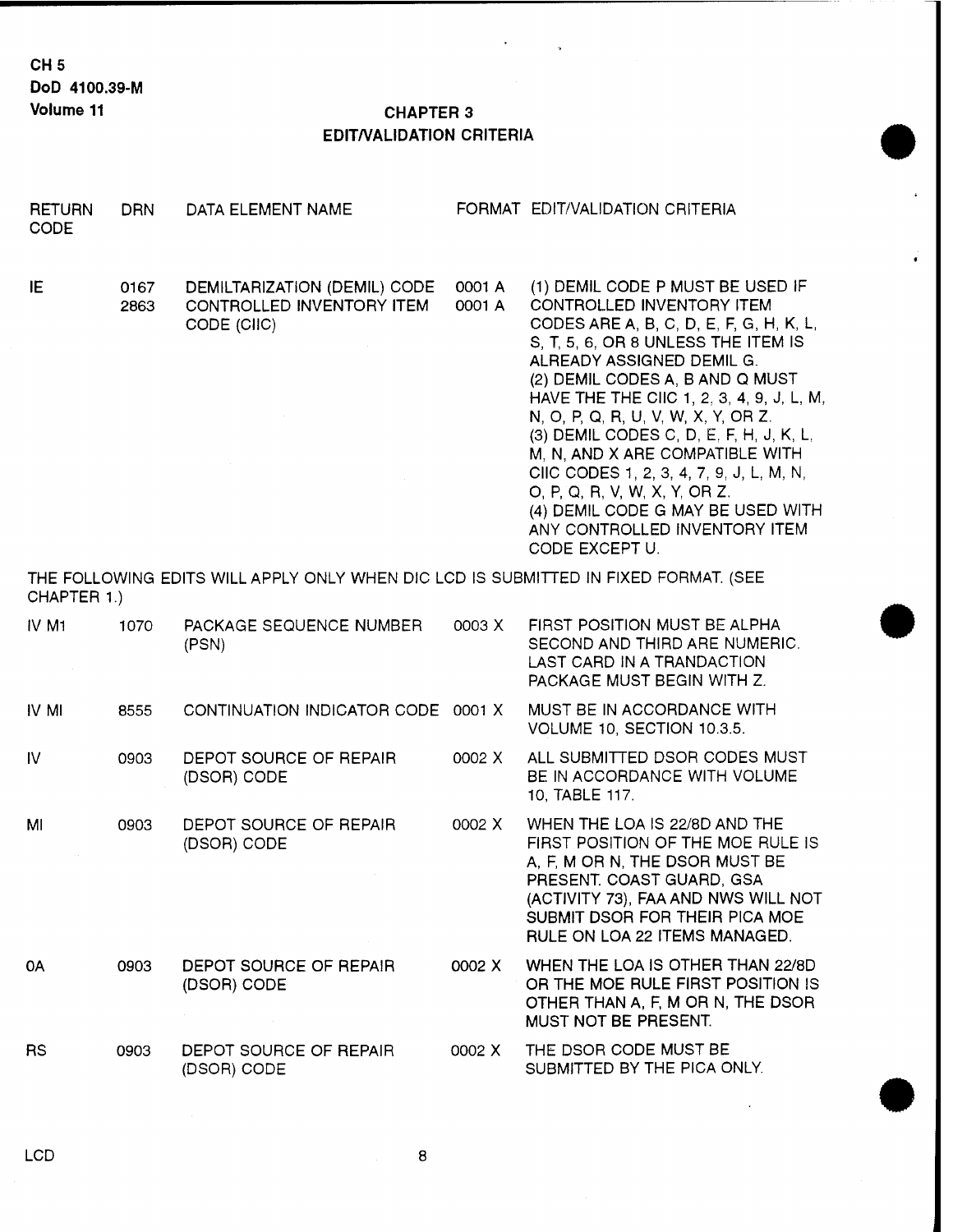### **CHAPTER 3 EDIT/VALIDATION CRITERIA**

,

 $\bar{\mathbf{r}}$ 

 $\bullet$ 

| <b>RETURN</b><br><b>CODE</b> | <b>DRN</b> | DATA ELEMENT NAME                                                            |        | FORMAT EDIT/VALIDATION CRITERIA                                                                                                                                                                                                 |
|------------------------------|------------|------------------------------------------------------------------------------|--------|---------------------------------------------------------------------------------------------------------------------------------------------------------------------------------------------------------------------------------|
| ID                           | 5020       | NON-APPROVED ITEM NAME<br>(NAIN)                                             | 0019 X | NAIN-FSG/FSC EDIT COMBINATION<br>MUST BE IN ACCORDANCE WITH                                                                                                                                                                     |
|                              | 3990       | ASSIGNED FEDERAL SUPPLY<br>CLASS (FSC)                                       | 0004 N | VOLUME 10, TABLE 190.                                                                                                                                                                                                           |
| KT                           | 5020       | NON-APPROVED ITEM NAME<br>(NAIN)                                             | 0019 N | FSC TO NAIN KEY WORK COMBINA-<br>TION MUST BE IN ACCORDANCE WITH                                                                                                                                                                |
|                              | 3990       | ASSIGNED FEDERAL SUPPLY<br>CLASS (FSC)                                       | 0004 N | VOLUME 10, TABLE 191.                                                                                                                                                                                                           |
| DO                           | 3843       | CRITICALITY CODE, FEDERAL<br><b>ITEM IDENTIFICATION GUIDE</b>                | 0001 A | IF THE CRITICALITY CODE IS<br>CHANGED TO H OR M AND THE NSN IS<br>ASSIGNED ISC E OR 3, THE CRITICAL-<br>ITY CODE ON THE RELATED REPLACE-<br>MENT NSN/PSCN ASSIGNED ISC B OR<br>1 CANNOT BE C, N, X, Y OR BLANK.                 |
| HQ                           | 0802       | PRECIOUS METALS INDICATOR<br>CODE (PMIC)                                     | 0001 X | SUBMITTED/RECORDED PMIC NOT<br><b>COMPATIBLE WITH MRC REPLIES</b><br>SUBMITTED/RECORDED IN CURRENT<br>OR FUTURE SEGMENT V.                                                                                                      |
| IV.                          | 0865       | HAZARDOUS MATERIAL INPUT<br>(HMIC)                                           | 0001 A | SUBMIT IN ACCORDANCE WITH<br>VOLUME 10, TABLE 179. INPUT<br>RESTRICTED TO DLSC AND DGSC<br>(ACTIVITY HM).<br>SUBMIT/RECORDED PMIC NOT COM-<br>PATIBLE WITH MRC REPLIES<br>SUBMITTED/RECORDED IN CURRENT<br>OR FUTURE SEGMENT V. |
|                              | 2043       | ELECTROSTATIC DISCHARGE<br>CODE (ESDC)                                       | 0001 A | SUBMIT IN ACCORDANCE WITH<br>VOLUME 10, TABLE 189 AND 193.                                                                                                                                                                      |
|                              | 0801       | <b>AUTOMATIC DATA PROCESSING</b><br>EQUIPMENT IDENTIFICATION<br>CODE (ADPEC) | 0001 N | SUBMIT IN ACCORDANCE WITH<br>VOLUME 10, TABLES 159 AND 161.                                                                                                                                                                     |
| <b>OD</b>                    | 3990       | ASSIGNED FEDERAL SUPPLY<br>CLASS (FSC)                                       | 0004 N | IF FSC OF 11--AND/OR INC OF 97991,<br>HMIC NOT REQUIRED.                                                                                                                                                                        |
|                              | 4080       | <b>ITEM NAME CODE (INC)</b>                                                  | 0005 N |                                                                                                                                                                                                                                 |
| <b>RS</b>                    | 3720       | SUBMITTING ACTIVITY CODE                                                     | 0002 X | HMIC INPUT RESTRICTED TO DLSC<br>(96) AND DGSC (HM).                                                                                                                                                                            |
|                              | 0865       | <b>HMIC</b>                                                                  | 0001 A |                                                                                                                                                                                                                                 |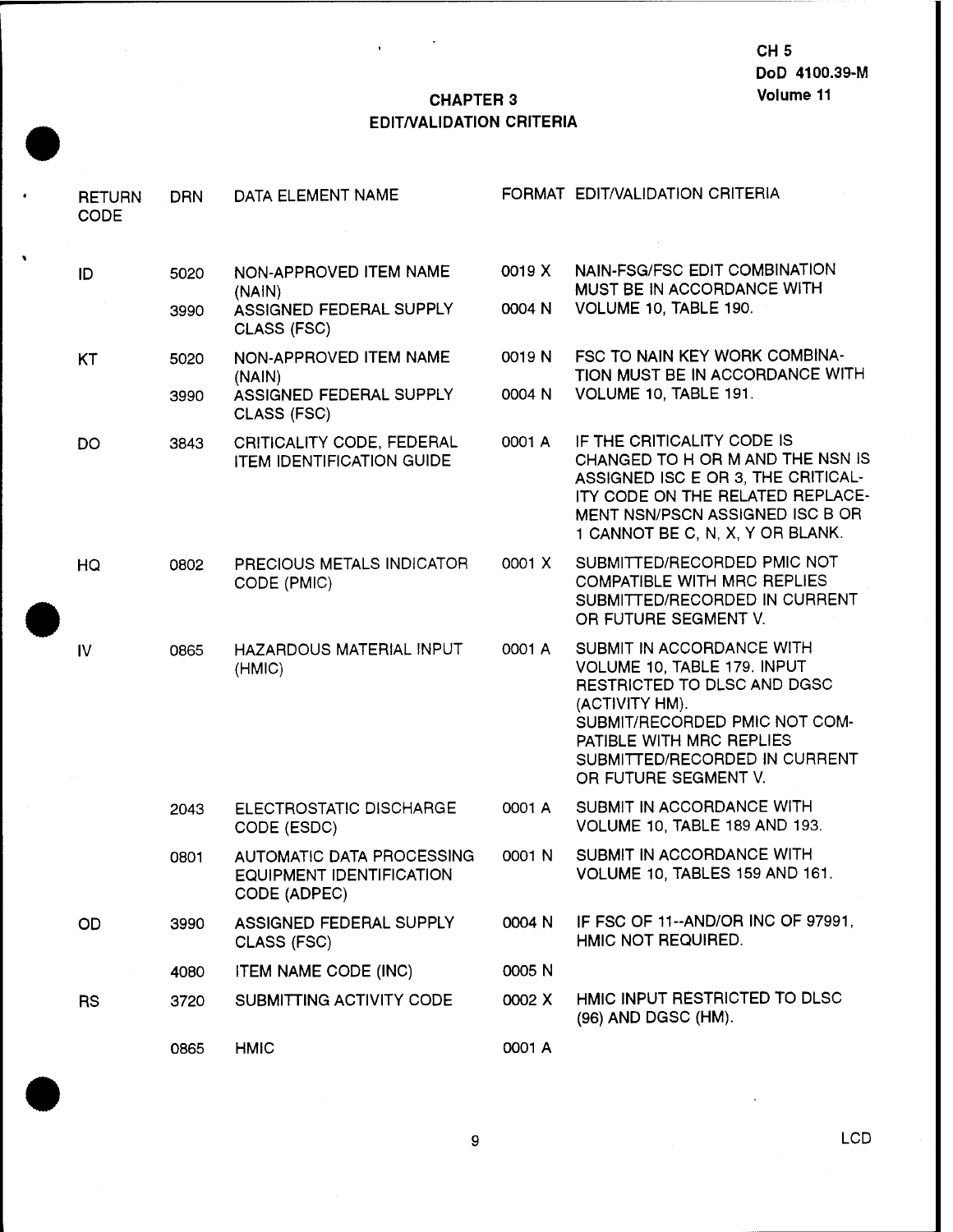#### **Volume <sup>11</sup> CHAPTER 3 EDIT/VALIDATION** CRITERIA

 $\ddot{\phantom{a}}$ 

| <b>RETURN</b><br><b>CODE</b> | <b>DRN</b>   | DATA ELEMENT NAME                                                               |                  | FORMAT EDIT/VALIDATION CRITERIA                                                                                                                                                  |
|------------------------------|--------------|---------------------------------------------------------------------------------|------------------|----------------------------------------------------------------------------------------------------------------------------------------------------------------------------------|
| <b>MN</b>                    | 2128         | DATE, EFFECTIVE, LOGISTICS<br><b>ACTION</b>                                     | 0005 N           | ZERO EFFECTIVE DATE CANNOT BE<br>SUBMITTED BECAUSE THE ITEM HAS<br>MORE THAN ONE U. S. MOE RULE<br>RECORDED OR THE SICA FIELD OF<br>THE MOE RULE PROFILE IS NOT<br><b>BLANK.</b> |
| ML                           | 2128         | DATE, EFFECTIVE, LOGISTICS<br><b>ACTION</b>                                     | 0005 N           | ZERO EFFECTIVE DATE CANNOT BE<br>SUBMITTED BECAUSE THE PICA HAS A<br>CMD ACTION ON THE FLIS DATA BASE.                                                                           |
| <b>HB</b>                    | 4080<br>5020 | <b>ITEM NAME CODE (INC)</b><br>NON-APPROVED ITEM NAME<br>(NAIN)                 | 0005 N<br>0019 X | IF THE INC/NAIN, FIIG, TYPE II,<br><b>RPDMRC OR CRITICALITY CODE IS</b><br>SUBMITTED, THERE CANNOT BE A                                                                          |
|                              | 4065         | GUIDE NUMBER, FEDERAL ITEM<br><b>IDENTIFICATION GUIDE (FIIG)</b>                | 0006 X           | FUTURE EFFECTIVE DATED LCG<br>RECORDED.                                                                                                                                          |
|                              | 4820         | <b>TYPE OF ITEM IDENTIFICATION</b><br><b>CODE</b>                               | 0001 X           |                                                                                                                                                                                  |
|                              | 4765         | <b>REFERENCE/PARTIAL DESCRIP-</b><br><b>TIVE METHOD REASON CODE</b><br>(RPDMRC) | 0001 N           |                                                                                                                                                                                  |
|                              | 3843         | CRITICALITY CODE, FEDERAL<br><b>ITEM IDENTIFICATION GUIDE</b>                   | 0001 A           |                                                                                                                                                                                  |
|                              |              | 2128(F) DATE, EFFECTIVE, LOGISTICS<br><b>ACTION</b>                             | 0005 N           |                                                                                                                                                                                  |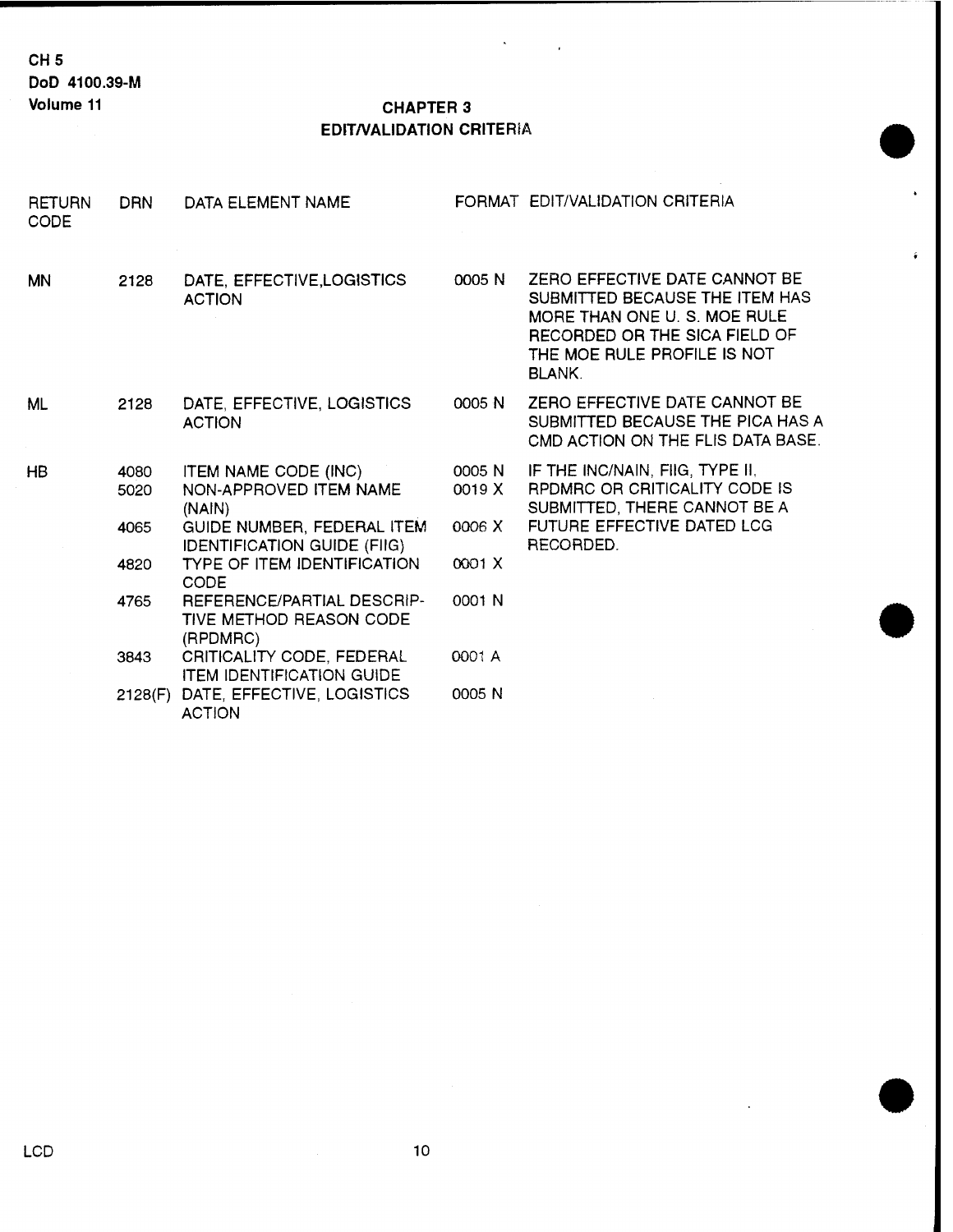#### **CHAPTER 3 EDIT/VALIDATION CRITERIA**

 $\bar{\mathbf{v}}$ 

| <b>RETURN</b><br><b>CODE</b> | <b>DRN</b>   | DATA ELEMENT NAME                                                         |        | FORMAT EDIT/VALIDATION CRITERIA                                                                                                                                                                                                                                                                                                                                                                                                                                                                                          |
|------------------------------|--------------|---------------------------------------------------------------------------|--------|--------------------------------------------------------------------------------------------------------------------------------------------------------------------------------------------------------------------------------------------------------------------------------------------------------------------------------------------------------------------------------------------------------------------------------------------------------------------------------------------------------------------------|
| ND.                          | 9090         | INTEGRATED MATERIEL                                                       | 0002 X | IF THE SUBMITTER IS AN IMM/LS SICA<br>(PICA LOA 01, 02, 06, 22, 23; ARMY, AIR                                                                                                                                                                                                                                                                                                                                                                                                                                            |
|                              | 2862         | <b>MANAGER</b><br>PHRASE CODE-MANAGEMENT<br><b>DATA LIST</b>              | 0001 X | FORCE, MARINE CORPS, NAVY;<br>NON-CRYPTO) AND THE INPUT HAS A                                                                                                                                                                                                                                                                                                                                                                                                                                                            |
|                              | 3505         | PRIMARY INVENTORY CONTROL<br>ACTY LEVEL OF AUTHORITY (PICA<br>LOA)        | 0002 X | PHRASE CODE J, THE SAME INPUT<br>MUST ALSO HAVE A PHRASE CODE 3.                                                                                                                                                                                                                                                                                                                                                                                                                                                         |
|                              | 2866         | PRIMARY INVENTORY CONTROL<br>ACTIVITY (PICA)                              | 0002 X |                                                                                                                                                                                                                                                                                                                                                                                                                                                                                                                          |
|                              | 2938         | SECONDARY INVENTORY<br>CONTROL ACTIVITY (SICA)                            | 0002 X |                                                                                                                                                                                                                                                                                                                                                                                                                                                                                                                          |
| ΙE                           | 0167<br>2863 | DEMILITARIZATION (DEMIL) CODE<br>CONTROLLED INVENTORY ITEM<br>CODE (CIIC) | 0001 A | (1) DEMIL CODE P MUST BE USED IF<br>CONTROLLED INVENTORY ITEM<br>CODES ARE A, B, C, D, E, F, G, H, K, L,<br>S, T, 5, 6, OR 8 UNLESS THE ITEM IS<br>ALREADY ASSIGNED DEMIL G.<br>(2) DEMIL CODES A, B, AND Q MUST<br>HAVE THE CIIC 1, 2, 3, 4, 9, J, I, M, N,<br>O, P, Q, R, U, V, W, X, Y, OR Z.<br>(3) DEMIL CODES C, D, E, F, H, J, K, L,<br>M, N, AND X ARE COMPATIBLE WITH<br>CIIC CODES 1, 2, 3, 4, 9, J, I, M, N, O, P,<br>Q, R, V, W, X, Y, OR Z.<br>(4) DEMIL CODE G MAY BE USED WITH<br>ANY CIIC CODE EXCEPT U. |
| BO.                          | 3843         | CRITICALITY CODE, FEDERAL<br><b>ITEM IDENTIFICATION GUIDE</b>             | 0001 A | IF LCM IS SUBMITTED (ALONE OR<br>WITHIN AN LMX OR AN LMD) AND IT<br>INCLUDES PHRASE CODE A, C, E, F, H,<br>J, L, P, T, U, Z, OR 3 AND THE<br>CRITICALITY CODE OF THE ASSIGNED<br>NSN IS H OR M, THE CRITICALITY<br>CODE OF THE RELATED NSN MUST BE<br>H OR M. THIS WILL ALSO APPLY TO<br>PHRASE CODE G, S OR 7 WHEN THE<br>REPLACED NSN HAS A CRITICALITY<br>CODE OF H OR M.                                                                                                                                             |
| <b>MN</b>                    | 2128         | DATE, EFFECTIVE, LOGISTICS<br><b>ACTION</b>                               | 0005 N | ZERO EFFECTIVE DATE CANNOT BE<br>SUBMITTED BECAUSE THE ITEM HAS<br>MORE THAN ONE U.S. MOE RULE<br>RECORDED OR THE SICA FIELD OF<br>THE MOE RULE PROFILE IS NOT<br><b>BLANK.</b>                                                                                                                                                                                                                                                                                                                                          |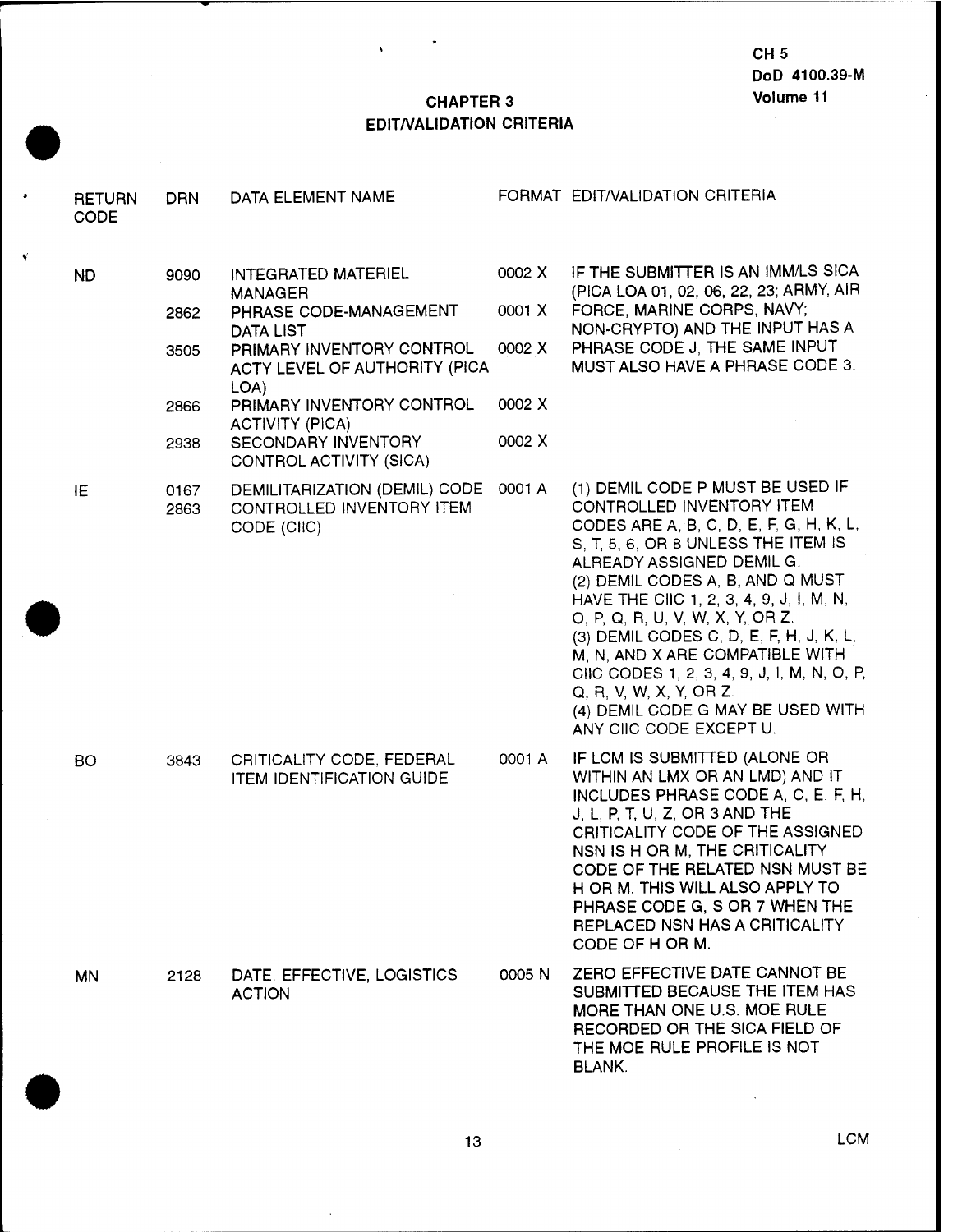**CH5 DoD 4100.39-M Volume 11 CHAPTER 3**

# **EDIT/VALIDATION** CRITERIA

| <b>RETURN</b><br><b>CODE</b> | DRN | DATA ELEMENT NAME |  | FORMAT EDIT/VALIDATION CRITERIA |  |
|------------------------------|-----|-------------------|--|---------------------------------|--|
|                              |     |                   |  |                                 |  |

ML 2128 DATE, EFFECTIVE, LOGISTICS 0005 N ZERO EFFECTIVE DATE CANNOT BE<br>ACTION ACTION SUBMITTED BECAUSE THE PICA HAS SUBMITTED BECAUSE THE PICA HAS A CMD ACTION ON THE FLIS DATA BASE.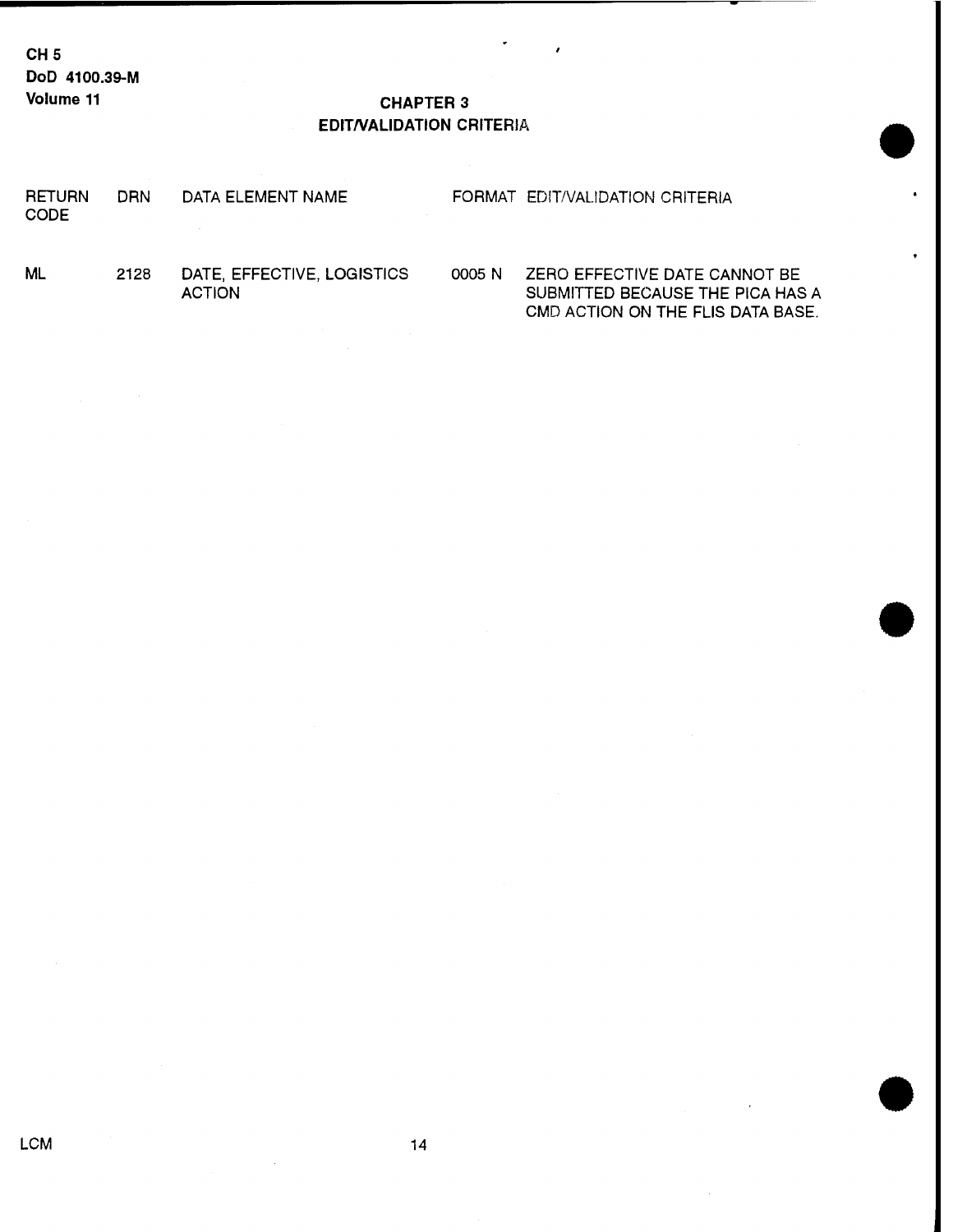# **CHAPTER 3 EDIT/VALIDATION CRITERIA**

á.

¥

| <b>RETURN</b><br><b>CODE</b> | <b>DRN</b>   | DATA ELEMENT NAME                                                         |                  | FORMAT EDIT/VALIDATION CRITERIA                                                                                                                                                                                                                                                                                                                                                                                                                                                                                          |
|------------------------------|--------------|---------------------------------------------------------------------------|------------------|--------------------------------------------------------------------------------------------------------------------------------------------------------------------------------------------------------------------------------------------------------------------------------------------------------------------------------------------------------------------------------------------------------------------------------------------------------------------------------------------------------------------------|
| <b>SX</b>                    | 8290         | MAJOR ORGANIZATIONAL ENTITY<br>(MOE) RULE NUMBER                          | 0004 X           | MOE RULE REPRESENTING A<br><b>IMM/LEAD SERVICE/DOD MANAGER</b><br>(PICA LOA 06, 22 OR 23) MUST BE<br>ESTABLISHED ON THE FLIS DATA<br><b>BASE PRIOR TO OR CONCURRENT</b><br>WITH THE SUPPORTED SERVICE<br>(SICA) RULES AND MUST REMAIN ON<br>THE ITEM UNTIL ALL SICA RULES HAVE<br>BEEN DELETED.                                                                                                                                                                                                                          |
| FP                           | 8290         | MAJOR ORGANIZATIONAL ENTITY 0004 X<br>(MOE) RULE NUMBER                   |                  | PICA/AUTHORIZED MOE RULE SUBMIT-<br>TER OF THE SUBMITTED AND<br>RECORDED MOE RULE, WHEN APPLI-<br>CABLE, WILL BE EQUAL FOR ALL DOD<br>ACTIVITIES WHEN THE SUBMITTED<br>AND RECORDED MOE RULE(S) CON-<br>TAIN A PICA LOA 01, 02, 06, 15, 22 OR<br>23. MOE RULES RECORDED IN THE<br>FLIS DATA BASE FOR MOE(S) DG<br>(NATIONAL SECURITY AGENCY), DL<br>(DEFENSE INTELLIGENCE AGENCY),<br>DS (DEFENSE LOGISTICS AGENCY),<br>AND GP (COAST GUARD) WHICH CITE<br>PICA LOA OF 26 WILL BE EXCLUDED<br>FROM THIS VALIDATION.      |
| JJ                           | 8290         | MAJOR ORGANIZATIONAL ENTITY<br>(MOE) RULE NUMBER                          | 0004 X           | A DLSC-GENERATED LDU IS RESIDENT<br>ON A NATIONAL ITEM IDENTIFICATION<br>NUMBER (NIIN) IN THE FUTURE FILE.                                                                                                                                                                                                                                                                                                                                                                                                               |
| ΙE                           | 0167<br>2863 | DEMILITARIZATION (DEMIL) CODE<br>CONTROLLED INVENTORY ITEM<br>CODE (CIIC) | 0001 A<br>0001 A | (1) DEMIL CODE P MUST BE USED IF<br>CONTROLLED INVENTORY ITEM<br>CODES ARE A, B, C, D, E, F, G, H, K, L,<br>S, T, 5, 6, OR 8 UNLESS THE ITEM IS<br>ALREADY ASSIGNED DEMIL G.<br>(2) DEMIL CODES A, B, AND Q MUST<br>HAVE THE CIIC 1, 2, 3, 4, 9, J, I, M, N,<br>O, P, Q, R, U, V, W, X, Y, OR Z.<br>(3) DEMIL CODES C, D, E, F, H, J, K, L,<br>M, N, AND X ARE COMPATIBLE WITH<br>CIIC CODES 1, 2, 3, 4, 7, 9, J, I, M, N, O,<br>P, Q, R, V, W, X, Y, Z.<br>(4) DEMIL CODE G MAY BE USED WITH<br>ANY CIIC CODE EXCEPT U. |

 $\overline{3}$